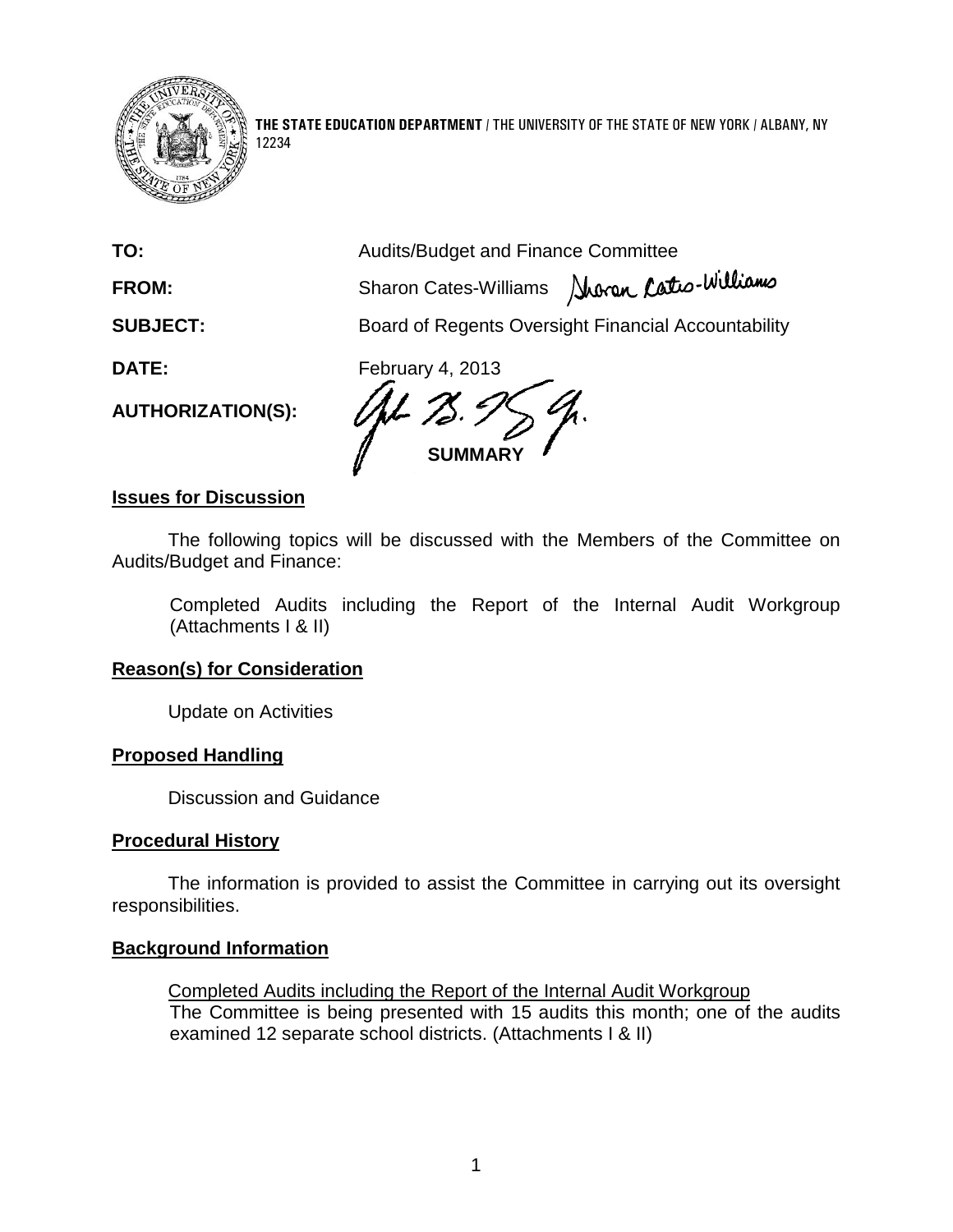Audits are provided as follows:

Office of Audit Services

Buffalo City School District

## Office of the State Comptroller

Achievements, PLLC Baychester Youth Council, Inc. Brooklyn Excelsior Charter School Buffalo United Charter School Fiscal and Program Oversight of Special Education Providers Mechanicville City School District Pace University (Manhattan Campus) Poughkeepsie City School District Riverhead Charter School Schodack Central School District Security of Personal, Private, and Sensitive Information in Mobile Computing Devices (2012-MR-2) (Bath Central School District, Cato-Meridian Central School District, Geneseo Central School District, East Rochester UFSD,

 Horseheads Central School District, Marcus Whitman Central School District, Odessa-Montour Central School District, Penfield Central School District, South Seneca Central School District, Victor Central School District, Weedsport Central School District, Wheatland-Chili Central School District) Warrensburg Central School District

## **City of New York Office of the Comptroller**

Audit Report on the Department of Education's Controls over the Monitoring of Individual Consultants for Mandated Services Audit Report on the Department of Education's Controls over the Use of

Procurement Cards at Schools Supported by Children's First Network 106

## **Recommendation**

No action required for presentation of audits.

## **Timetable for Implementation**

N/A

The following materials are attached:

- Report of the Internal Audit Workgroup (Attachment I)
- Summary of Audit Findings Including Audit Abstracts (Attachment II)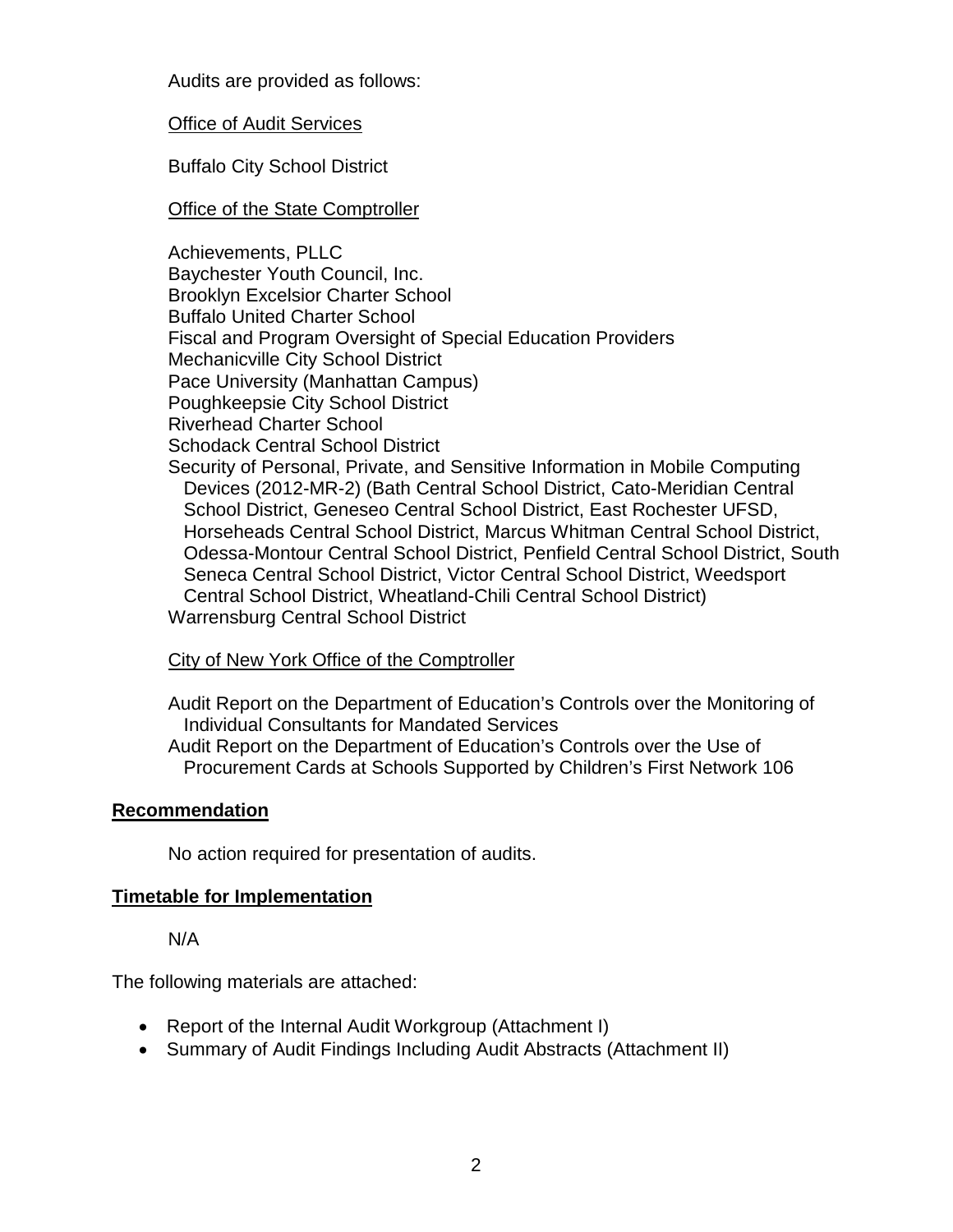## **Regents Committee on Audits/Budget and Finance February 2013 Review of Audits Presented Department's Internal Audit Workgroup**

## Newly Presented Audits

We reviewed the fifteen audits that are being presented to the Committee this month. Twelve of the audits were issued by the Office of the State Comptroller (OSC) and two by the Comptroller of the City of New York, and one by the Office of Audit Services (OAS). The audits were of three charter schools, five school districts including one which summarized the results of an audit of twelve separate districts, one institution of Higher Education, two non-profit organizations, two New York City Department of Education internal control functions and one State Education Department function.

The findings were in the areas of procurement, financial reporting, claims processing, information technology, payroll, conflicts of interest, tuition assistance program and a school improvement grant.

The Department has issued letters to the school district auditees, reminding them of the requirement to submit corrective action plans to the Department and OSC within 90 days of their receipt of the audit report.

The Department's Internal Audit Workgroup identified the following audits for specific attention by Department Staff.

Buffalo City School District School Improvement Grant Baychester Youth Council Brooklyn Excelsior Charter School Buffalo United Charter School Security of Personal, Private and Sensitive Information in Mobile Computing **Devices** State Education Department Fiscal and Program Oversight of Special Education Providers

The Department's Internal Audit Workgroup determined the following audits required no specific follow up activities by Department staff.

Achievements, PLLC Mechanicville City School District Pace University – Tuition Assistance Program (Manhattan Campus) Poughkeepsie City School District Riverhead Charter School Schodack Central School District Warrensburg Central School District NYC Department of Education Controls Over Monitoring Individual Consultants NYC Department of Education Controls Over the Use of Procurement Cards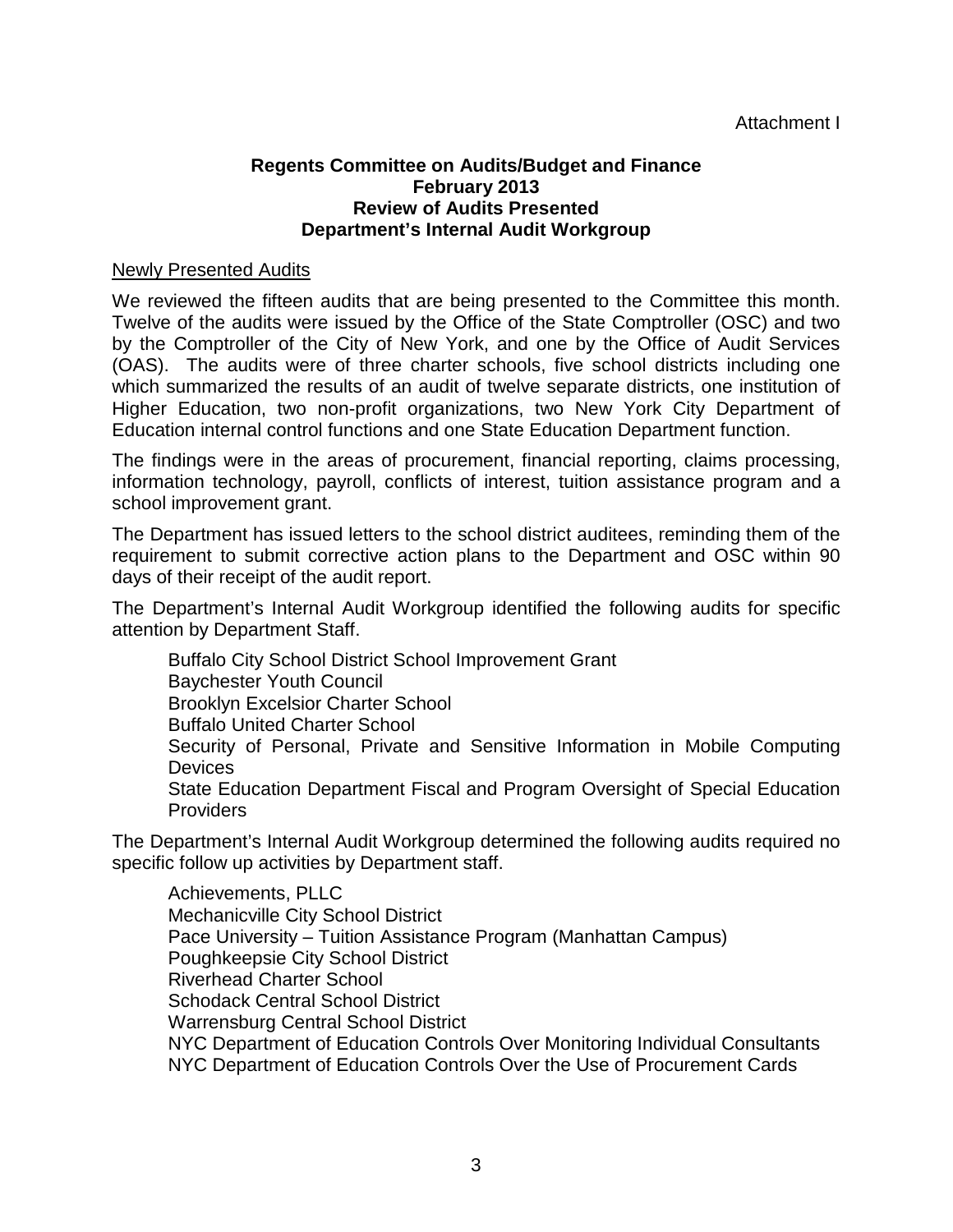## **February 2013 Regents Audits/Budget and Finance Committee Meeting Summary of Audit Requiring Specific Attention**

| <b>Audit Summary</b>                                                                                                                                                                                         | <b>Recommendation/Response</b>                                                                                                                                                                                                                                                                                                                                                                                                      |
|--------------------------------------------------------------------------------------------------------------------------------------------------------------------------------------------------------------|-------------------------------------------------------------------------------------------------------------------------------------------------------------------------------------------------------------------------------------------------------------------------------------------------------------------------------------------------------------------------------------------------------------------------------------|
| <b>Buffalo City School District</b><br>SD-1111-02<br><b>OAS Audit</b><br>\$4.2M School Improvement                                                                                                           | The recommendations focused on strengthening the<br>policies and procedures pertaining to salary-related<br>expenditures, SIG funds, purchasing, and inventory.                                                                                                                                                                                                                                                                     |
| Grant<br>\$307,364 Disallowance<br>$\bullet$<br>Supplanting and Lack of<br>Documentation                                                                                                                     | District officials maintain they did not supplant SIG<br>funds, but used the staff to supplement and enhance<br>additional programming.                                                                                                                                                                                                                                                                                             |
|                                                                                                                                                                                                              | <b>NEXT STEP:</b><br>Department will recover the funds.                                                                                                                                                                                                                                                                                                                                                                             |
| Baychester Youth Council, Inc.<br><b>Expenses Claimed for</b><br>Reimbursement<br>2011-0021                                                                                                                  | The recommendations focused on strengthening the<br>policies and procedures pertaining to expenses<br>claimed for reimbursement.                                                                                                                                                                                                                                                                                                    |
| <b>OSC Audit</b><br>21st Century Learning<br><b>Center Federal Grant</b><br>\$545,000 Claim<br>٠<br>Reimbursement<br>\$195,901 Adjustment<br>$\bullet$<br>Inappropriate and<br><b>Unsubstantiated Claims</b> | officials<br>Department<br>agreed<br>with<br>the<br>recommendations and<br>stated they<br>made<br>have<br>progress in enhancing their monitoring procedures. In<br>addition, the Department has cancelled its contract<br>with Baychester and requested repayment of the<br>inappropriate and unsubstantiated expenses claimed.<br><b>NEXT STEP:</b><br>Department will recover the funds and audit the<br>balance of the contract. |
| <b>Brooklyn Excelsior Charter</b><br>School<br>Oversight of Financial<br>Operations<br>2011-S-14                                                                                                             | The recommendations focused on strengthening the<br>policies and procedures pertaining to the lease<br>agreement, conflicts of interest, and compliance with<br>by-laws.                                                                                                                                                                                                                                                            |
| <b>OSC Audit</b><br>• SUNY Authorizer<br><b>National Heritage</b><br>Academics, Inc. (For Profit<br>Management Company)<br>\$10M annual funding                                                              | The Brooklyn Excelsior Board indicates that it has or<br>will comply with all of the recommendations. They do,<br>however, disagree with the finding regarding the<br>extent of Board oversight of fiscal matters and that the<br>Board entered into a lease that was not in the best<br>interests of the school.                                                                                                                   |
| Inadequate Fiscal Oversight<br>and Conflict of Interest                                                                                                                                                      | NEXT STEP:<br>Referred audit findings to<br>Department's Charter<br>School Office for oversight.                                                                                                                                                                                                                                                                                                                                    |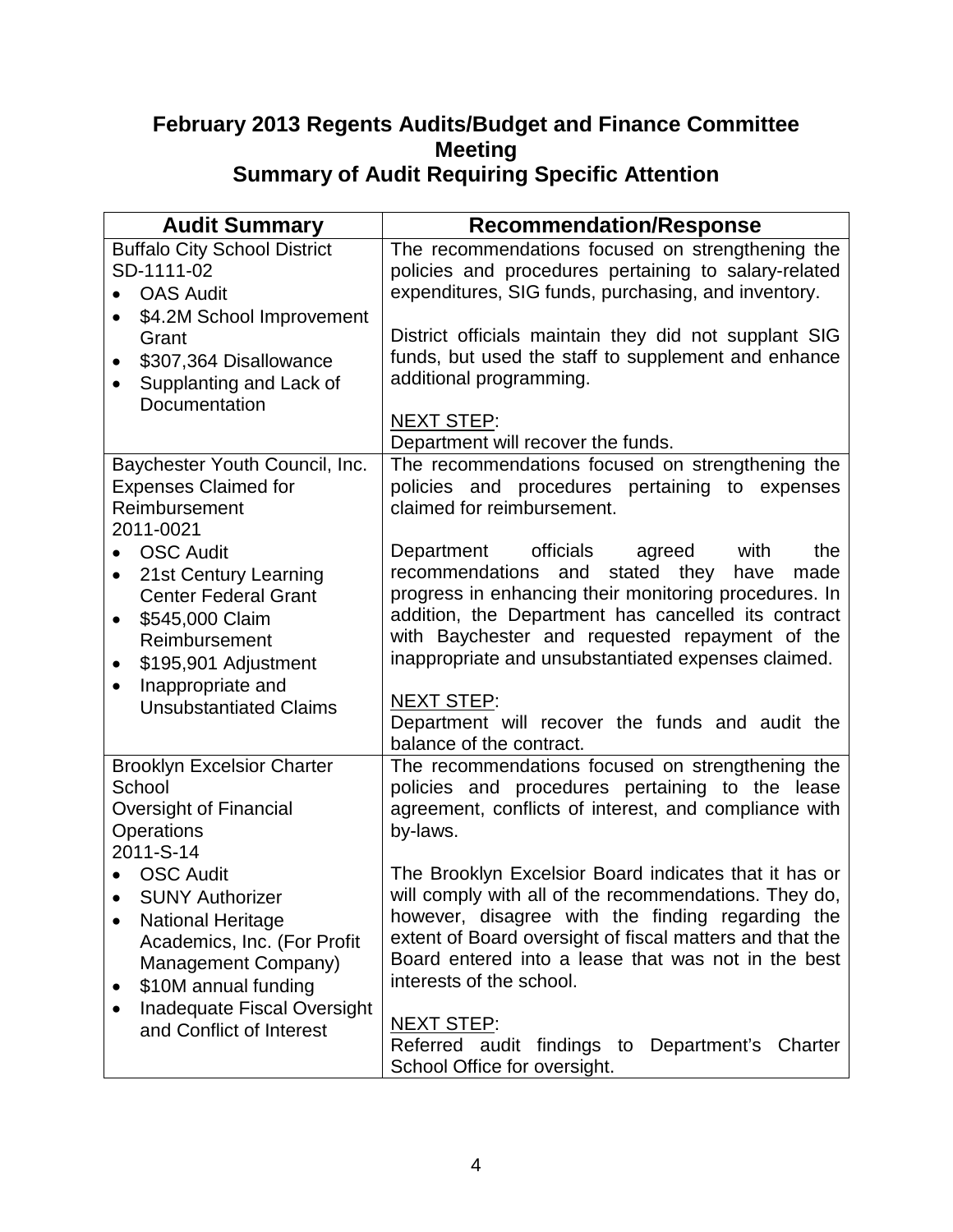| <b>Buffalo United Charter School</b><br><b>Financial Management</b><br>2012M-142<br><b>OSC Audit</b><br>$\bullet$<br><b>SUNY Authorizer</b><br><b>National Heritage</b><br>$\bullet$<br>Academics, Inc. (For Profit<br>Management Company)<br><b>Financial Reporting and</b><br>$\bullet$<br>Inadequate Fiscal Oversight<br>by Board | It is recommended that the School negotiate changes<br>in the terms of the management agreement with<br>National Heritage Academics, Inc. (NHA), and also<br>that the Board periodically assess the terms and<br>conditions of management agreements to ensure they<br>are reasonable.<br>The<br>respectfully disagrees<br><b>Board</b><br>with<br>the<br>recommendations and stated that they have exercised<br>due diligence and caution in their oversight of the<br>NHA's provision of services to the school. They also<br>indicate that they have renegotiated the management<br>agreement in the past and based on the audit will<br>review it annually. |
|--------------------------------------------------------------------------------------------------------------------------------------------------------------------------------------------------------------------------------------------------------------------------------------------------------------------------------------|-----------------------------------------------------------------------------------------------------------------------------------------------------------------------------------------------------------------------------------------------------------------------------------------------------------------------------------------------------------------------------------------------------------------------------------------------------------------------------------------------------------------------------------------------------------------------------------------------------------------------------------------------------------------|
|                                                                                                                                                                                                                                                                                                                                      | <b>NEXT STEP:</b><br>Referred audit findings to Department's Charter<br>School Office for oversight.                                                                                                                                                                                                                                                                                                                                                                                                                                                                                                                                                            |
| Security of Personal, Private,<br>and Sensitive Information<br>(PPSI) in Mobile Computing<br><b>Devices</b>                                                                                                                                                                                                                          | The recommendations focused on strengthening the<br>policies and procedures pertaining to PPSI in mobile<br>computing devices.                                                                                                                                                                                                                                                                                                                                                                                                                                                                                                                                  |
| 2012-MR-2<br><b>OSC Audit</b><br>$\bullet$<br><b>12 School Districts</b><br><b>Districts lacked formal</b><br>$\bullet$<br>policies and procedures in<br>the following areas:<br>encryption, remote access,<br>PPSI in email<br>communications, non-<br>district MCDs, and data<br>breach.                                           | All Districts agreed with the recommendations and<br>indicated they will implement corrective action.<br><b>NEXT STEP:</b><br>Referred audit findings to Department's Education<br><b>Management Services.</b>                                                                                                                                                                                                                                                                                                                                                                                                                                                  |
| <b>State Education Department</b><br>(Department)<br><b>Fiscal and Program Oversight</b><br>of Special Education Providers<br>2012-S-103<br><b>OSC Audit</b><br>Lack of Sufficient Oversight                                                                                                                                         | focused<br>The<br>recommendations<br>primarily<br>on<br>strengthening the policies and procedures pertaining<br>to the fiscal and program oversight of special<br>education providers.<br>The Department agreed with the recommendations.<br><b>NEXT STEP:</b><br>Continued implementation of Regents Reforms.                                                                                                                                                                                                                                                                                                                                                  |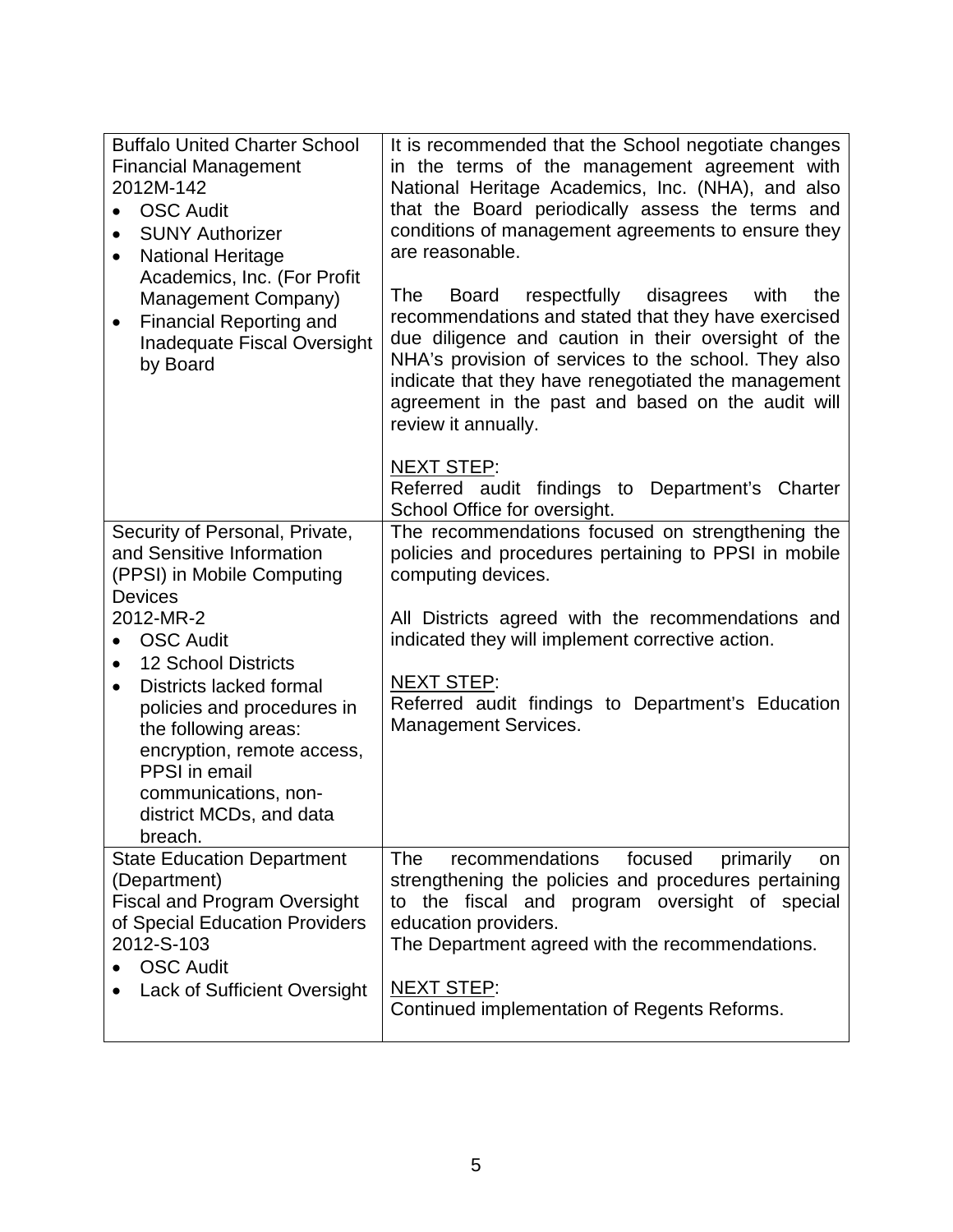# **February 2013 Regents Audits/Budget and Finance Committee Meeting Summary of Audit Findings**

|                                                  | Procurement | Claims<br>Processing | Payroll   | Financial<br>Reporting | Information<br>Technology | Conflict of<br>Interest | Assistance<br>Program<br>(TAP)<br>$T$ unuur | Other |
|--------------------------------------------------|-------------|----------------------|-----------|------------------------|---------------------------|-------------------------|---------------------------------------------|-------|
| Audit                                            |             |                      |           |                        |                           |                         |                                             |       |
| <b>Office of Audit Services</b>                  |             |                      |           |                        |                           |                         |                                             |       |
| * Buffalo City School District (footnote 1)      | √           |                      |           |                        |                           |                         |                                             |       |
| <b>Office of the State Comptroller</b>           |             |                      |           |                        |                           |                         |                                             |       |
| Achievements, PLLC and State Education           |             |                      |           |                        |                           |                         |                                             |       |
| Department                                       |             |                      | $\sqrt{}$ | $\sqrt{}$              |                           |                         |                                             |       |
| <b>Bath Central School District</b>              |             |                      |           |                        | V                         |                         |                                             |       |
| <b>Baychester Youth Council</b>                  |             | V                    |           |                        |                           |                         |                                             |       |
| <b>Brooklyn Excelsior Charter School</b>         |             |                      |           | N                      |                           | V                       |                                             |       |
| <b>Buffalo United Charter School</b>             |             |                      |           | N                      |                           |                         |                                             |       |
| <b>Cato-Meridian Central School District</b>     |             |                      |           |                        | V                         |                         |                                             |       |
| <b>East Rochester Union Free School District</b> |             |                      |           |                        |                           |                         |                                             |       |
| <b>Geneseo Central School District</b>           |             |                      |           |                        | V                         |                         |                                             |       |
| <b>Horseheads Central School District</b>        |             |                      |           |                        | V                         |                         |                                             |       |
| <b>Marcus Whitman Central School District</b>    |             |                      |           |                        | V                         |                         |                                             |       |
| <b>Mechanicville City School District</b>        | $\sqrt{}$   |                      |           |                        |                           |                         |                                             |       |
| <b>Odessa-Montour Central School District</b>    |             |                      |           |                        | V                         |                         |                                             |       |
| <b>Pace University</b>                           |             |                      |           |                        |                           |                         | V                                           |       |
| <b>Penfield Central School District</b>          |             |                      |           |                        | V                         |                         |                                             |       |
| Poughkeepsie City School District                | V           | V                    |           |                        |                           |                         |                                             |       |
| <b>Riverhead Charter School</b>                  |             |                      | V         | V                      | V                         |                         |                                             |       |
| ** Schodack Central School District              |             |                      |           |                        |                           |                         |                                             |       |
| South Seneca Central School District             |             |                      |           |                        | V                         |                         |                                             |       |
| State Education Department (2012-MR-2)           |             |                      |           | V                      |                           |                         |                                             |       |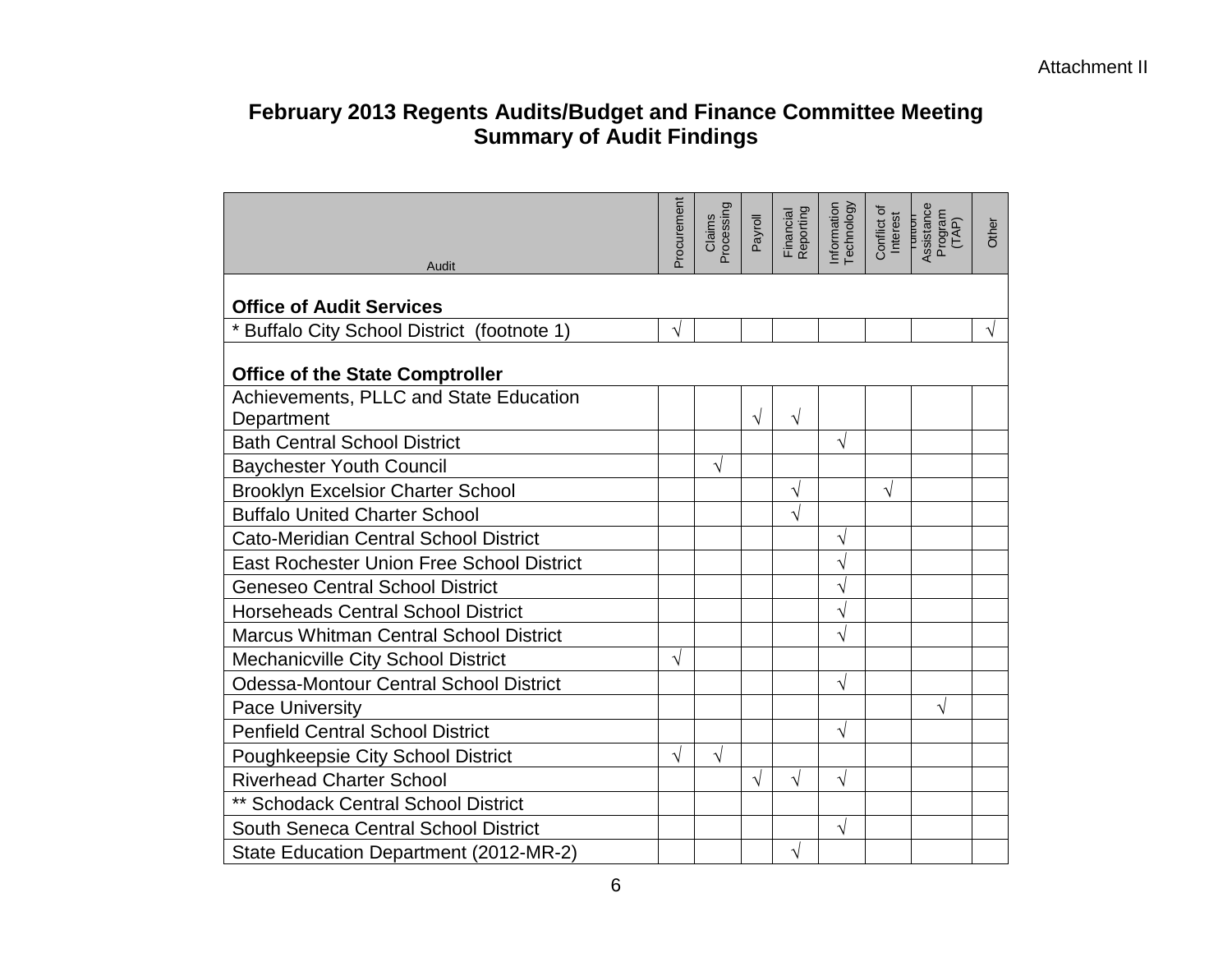| Audit                                          | Procurement  | Processing<br>Claims | Payroll | Financial<br>Reporting | Technology<br>Information | Conflict of<br>Interest | Assistance<br>Program<br>Turrum<br>TAP) | Other |
|------------------------------------------------|--------------|----------------------|---------|------------------------|---------------------------|-------------------------|-----------------------------------------|-------|
| <b>Victor Central School District</b>          |              |                      |         |                        | $\mathbf{v}$              |                         |                                         |       |
| <b>Warrensburg Central School District</b>     |              |                      |         | ٦                      |                           |                         |                                         |       |
| <b>Weedsport Central School District</b>       |              |                      |         |                        | $\mathbf{v}$              |                         |                                         |       |
| <b>Wheatland-Chili Central School District</b> |              |                      |         |                        | ٦                         |                         |                                         |       |
| <b>New York City Office of the Comptroller</b> |              |                      |         |                        |                           |                         |                                         |       |
| Department of Education (MH11-060A)            | $\mathbf{v}$ |                      |         | ٦                      |                           |                         |                                         |       |
| Department of Education (MD12-106A)            | N            |                      |         |                        |                           |                         |                                         |       |
|                                                |              |                      |         |                        |                           |                         |                                         |       |

| 2013<br>February |
|------------------|
|------------------|

- 1 School Improvement Grant
- \*\* No recommendations

The Department's Internal Audit Workgroup met to review each of the audits being presented this month. Letters will be sent to all of the auditees reminding them of the requirement to submit a corrective action plan.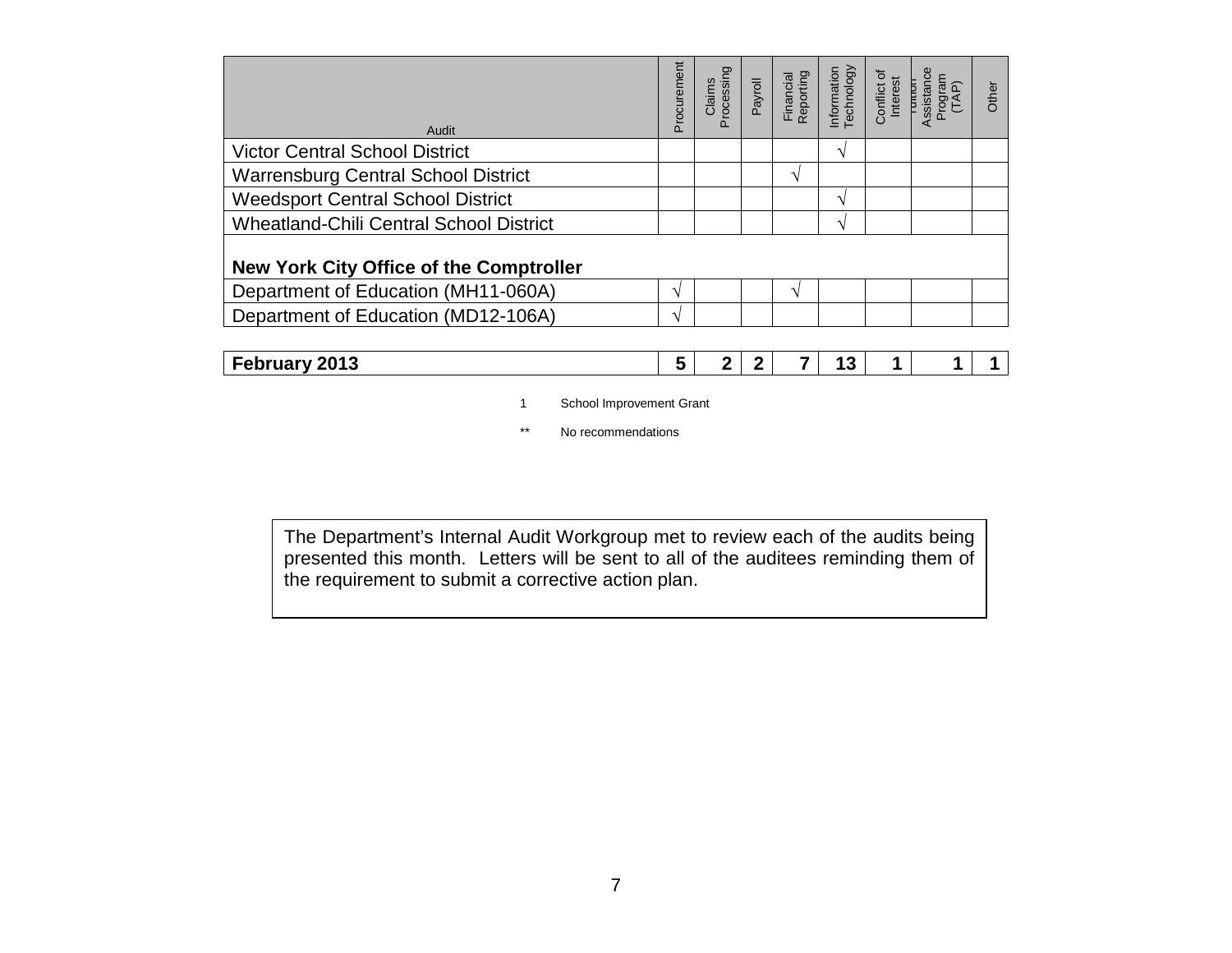|                              | <b>Office of Audit Services</b>                                                                                   |                                             |
|------------------------------|-------------------------------------------------------------------------------------------------------------------|---------------------------------------------|
| <b>Audit</b>                 | <b>Major Finding(s)</b>                                                                                           | <b>Recommendation/Response</b>              |
| <b>Buffalo City School</b>   | \$307,364 adjustment                                                                                              | <b>7 recommendations</b>                    |
| <b>District</b>              |                                                                                                                   |                                             |
| <b>School Improvement</b>    | The audit examined \$4,234,489 in expenses that the District                                                      | The recommendations focused on              |
| Grant                        | claimed under its 2010-2011 School Improvement Grant                                                              | strengthening the policies and              |
| SD-1111-02                   | (SIG). The audit found \$262,048 in salary and salary related                                                     | procedures pertaining to salary-            |
| <b>8th Judicial District</b> | expenditures and \$45,316 in non-salary related expenditures                                                      | related expenditures, SIG funds,            |
|                              | that should not have been charged to the SIG grant for that<br>period.                                            | purchasing, and inventory.                  |
|                              |                                                                                                                   | District officials generally disagreed      |
|                              | The salary and salary related expenses were not allowable                                                         | with the findings and did not               |
|                              | because they were used to supplant personal service                                                               | specifically<br>address<br>the              |
|                              | expenditures in the amount of \$204,117 and \$57,931 which                                                        | recommendations. They maintain              |
|                              | were previously funded through local fund sources.                                                                | they did not supplant SIG funds,            |
|                              |                                                                                                                   | but used the staff to supplement<br>enhance |
|                              | The non-salary expenses were not allowable because the<br>District allocated expenditures for a software contract | additional<br>and<br>programming.           |
|                              | between all of the school buildings that benefited from the                                                       |                                             |
|                              | expenditure, some of which were not SIG buildings. As a                                                           |                                             |
|                              | result, \$41,325 should be disallowed from the grant. In                                                          |                                             |
|                              | addition, estimated travel expenses were claimed instead of                                                       |                                             |
|                              | actual in the amount of \$3,991.                                                                                  |                                             |
|                              |                                                                                                                   |                                             |
|                              | Finally, ten items that were purchased with SIG funds could                                                       |                                             |
|                              | not be located in any of the four SIG school buildings during                                                     |                                             |
|                              | the initial physical inventory check. All of the items were                                                       |                                             |
|                              | subsequently placed in the appropriate building.                                                                  |                                             |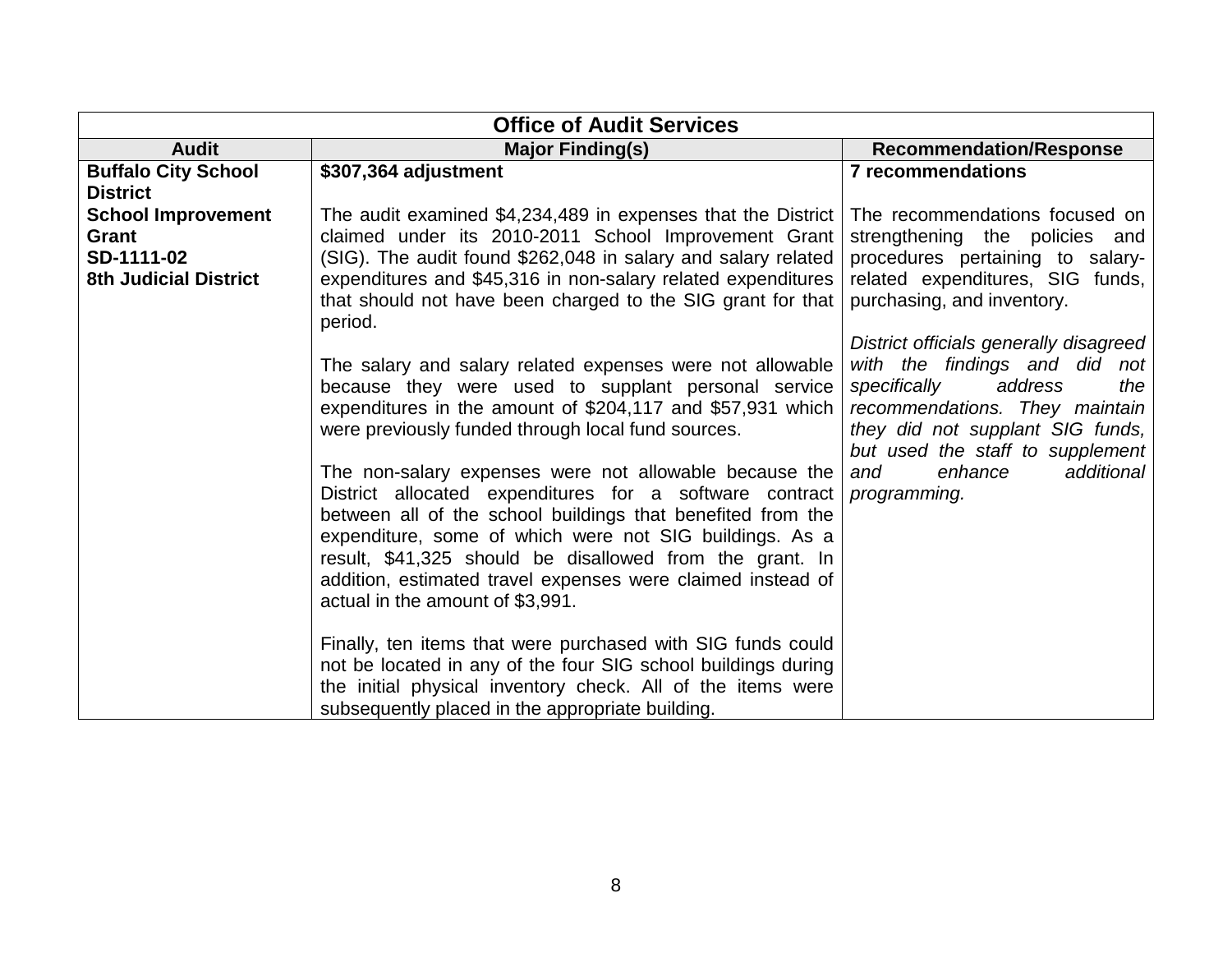| <b>Office of the State Comptroller</b>           |                                                                                                                                                                                                                                                           |                                                                                  |  |  |
|--------------------------------------------------|-----------------------------------------------------------------------------------------------------------------------------------------------------------------------------------------------------------------------------------------------------------|----------------------------------------------------------------------------------|--|--|
| <b>Audit</b>                                     | <b>Major Finding(s)</b>                                                                                                                                                                                                                                   | <b>Recommendation/Response</b>                                                   |  |  |
| <b>Achievements, PLLC</b><br>and State Education | \$182,590 adjustment                                                                                                                                                                                                                                      | 4 recommendations                                                                |  |  |
| <b>Department</b>                                | There were \$182,590 in disallowances for claimed costs                                                                                                                                                                                                   | recommended<br>the<br>that<br>It is                                              |  |  |
| <b>Compliance With the</b>                       | incurred for the personal enrichment of Achievements'                                                                                                                                                                                                     | Department<br>the<br>review                                                      |  |  |
| <b>Reimbursable Cost</b>                         | directors, their family members, and staff and/or were                                                                                                                                                                                                    | disallowances<br>and<br>make<br>the                                              |  |  |
| <b>Manual</b><br>2011-S-18                       | otherwise ineligible per the Manual.                                                                                                                                                                                                                      | adjustments<br>appropriate<br>to<br>Achievements' tuition rates for this         |  |  |
| <b>3rd Judicial District</b>                     | Further, there were \$68,072 in disallowances for personal<br>goods and<br>services<br>related<br>expenses for<br>not<br>to<br>Achievements' educational programs. The directors and their<br>family personally benefited from these expenses - including | period as appropriate, and ensure<br>excessive payment amounts are<br>recovered. |  |  |
|                                                  | \$12,616 for a home entertainment center delivered and<br>installed in the personal residence of the directors. Other<br>personal expenses included airfares and hotels at various                                                                        | The Department agreed with the<br>recommendations.                               |  |  |
|                                                  | vacation sites such as Disney World, a Carnival Cruise trip,                                                                                                                                                                                              | It<br>is<br>recommended<br>that                                                  |  |  |
|                                                  | tickets to Dave Matthews and Phish rock concerts, fencing, a                                                                                                                                                                                              | Achievements comply with<br>the                                                  |  |  |
|                                                  | dishwasher installed at their personal residence, and annual                                                                                                                                                                                              | Manual's<br>requirements<br>for                                                  |  |  |
|                                                  | membership fees to a family recreation center.                                                                                                                                                                                                            | eligibility,<br>documentation<br>and<br>allocation of all costs reported on      |  |  |
|                                                  | There were \$66,225 in excessive charges to lease office                                                                                                                                                                                                  | the CFRs for the special education                                               |  |  |
|                                                  | space in a building owned by Achievements' directors, and                                                                                                                                                                                                 | administered<br>programs<br>by                                                   |  |  |
|                                                  | \$48,293 in other claimed costs (for various personal services                                                                                                                                                                                            | Achievements, and to comply with                                                 |  |  |
|                                                  | and other-than- personal-services) that did not comply with                                                                                                                                                                                               | requirements<br>for<br>time<br>and                                               |  |  |
|                                                  | the requirements of the Manual.                                                                                                                                                                                                                           | attendance records, classification<br>of<br>expenses,<br>and<br>equipment        |  |  |
|                                                  | There was also non-compliance with the Manual's                                                                                                                                                                                                           | inventory records.                                                               |  |  |
|                                                  | requirements for time and attendance records, cost allocation                                                                                                                                                                                             |                                                                                  |  |  |
|                                                  | methodologies, and other financial management functions.                                                                                                                                                                                                  | Achievements<br>expressed                                                        |  |  |
|                                                  |                                                                                                                                                                                                                                                           | disagreement<br>with<br>the<br>audit                                             |  |  |
|                                                  | Finally, the Directors attempted to conceal their personal                                                                                                                                                                                                | findings and recommendations as                                                  |  |  |
|                                                  | charges by intentionally distributing them to various accounts                                                                                                                                                                                            | they identified<br>certain<br>factual                                            |  |  |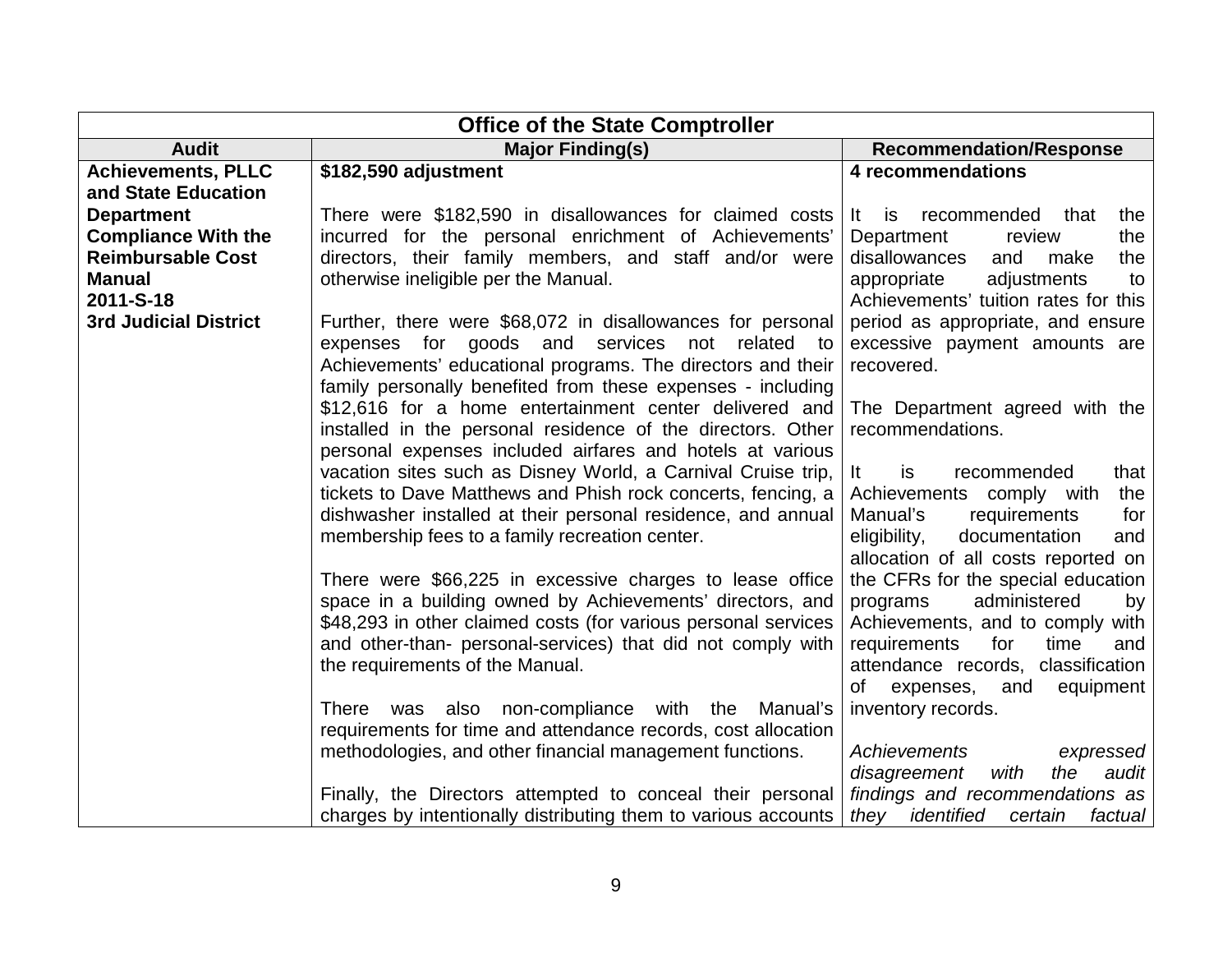|                               | which are used to prepare the Consolidated Fiscal Reports.                                                                   | inaccuarcies and select principles<br>in the Reimbursable Cost Manual<br>that<br>misapplied<br>were<br><b>or</b><br>misconstrued.<br>Achievements<br>Nevertheless,<br>indicated that inventory protocols<br>been<br>strengthened<br>have<br>in |
|-------------------------------|------------------------------------------------------------------------------------------------------------------------------|------------------------------------------------------------------------------------------------------------------------------------------------------------------------------------------------------------------------------------------------|
|                               |                                                                                                                              | to<br>0f<br>the<br>response<br>one                                                                                                                                                                                                             |
|                               |                                                                                                                              | recommendations.                                                                                                                                                                                                                               |
| <b>Baychester Youth</b>       | \$195,901 adjustment                                                                                                         | 4 recommendations                                                                                                                                                                                                                              |
| <b>Council</b>                |                                                                                                                              |                                                                                                                                                                                                                                                |
| <b>Expenses Claimed for</b>   | Baychester's Executive Director certified \$250,401 in claim                                                                 | report's recommendations<br>The                                                                                                                                                                                                                |
| <b>Reimbursement</b>          | reimbursements for expenses that were either inappropriate                                                                   | focused on strengthening<br>the                                                                                                                                                                                                                |
| 2011-0021                     | or could not be substantiated. The claims, which were                                                                        | policies and procedures pertaining                                                                                                                                                                                                             |
| <b>12th Judicial District</b> | certified as directly attributable to the Baychester program                                                                 | claimed<br>to<br>expenses<br>for                                                                                                                                                                                                               |
|                               | and made in accordance with the Department-approved                                                                          | reimbursement.                                                                                                                                                                                                                                 |
|                               | budget and all applicable federal and State laws and                                                                         |                                                                                                                                                                                                                                                |
|                               | regulations, include \$189,303 in expenses that cannot be                                                                    | Department officials agreed with<br>the recommendations and stated                                                                                                                                                                             |
|                               | substantiated as paid and \$61,098 in inappropriate expenses.<br>Inappropriate expenses include \$3,519 in State grant funds |                                                                                                                                                                                                                                                |
|                               | that were used to purchase electronic equipment that                                                                         | they have made progress in<br>enhancing<br>their<br>monitoring                                                                                                                                                                                 |
|                               | evidence supports was delivered to and installed in the                                                                      | procedures.<br>addition,<br>In<br>the                                                                                                                                                                                                          |
|                               | Executive Director's home.                                                                                                   | Department<br>has<br>cancelled<br>its                                                                                                                                                                                                          |
|                               |                                                                                                                              | contract with<br>Baychester<br>and                                                                                                                                                                                                             |
|                               | After identifying the unaccounted for grant funds, the review                                                                | 0f<br>requested<br>repayment<br>the                                                                                                                                                                                                            |
|                               | was expanded on a limited basis to include additional                                                                        | inappropriate and unsubstantiated                                                                                                                                                                                                              |
|                               | expenses that were relevant to the examination, including:                                                                   | expenses claimed.                                                                                                                                                                                                                              |
|                               | inappropriate or unsubstantiated transactions the Executive                                                                  |                                                                                                                                                                                                                                                |
|                               | Director authorized between 2007 and 2010 totaling \$159,334                                                                 |                                                                                                                                                                                                                                                |
|                               | that were classified into a loan receivable due from the                                                                     |                                                                                                                                                                                                                                                |
|                               | Executive Director (during this period, Baychester held this as                                                              |                                                                                                                                                                                                                                                |
|                               | well as other State and New York City contracts);                                                                            |                                                                                                                                                                                                                                                |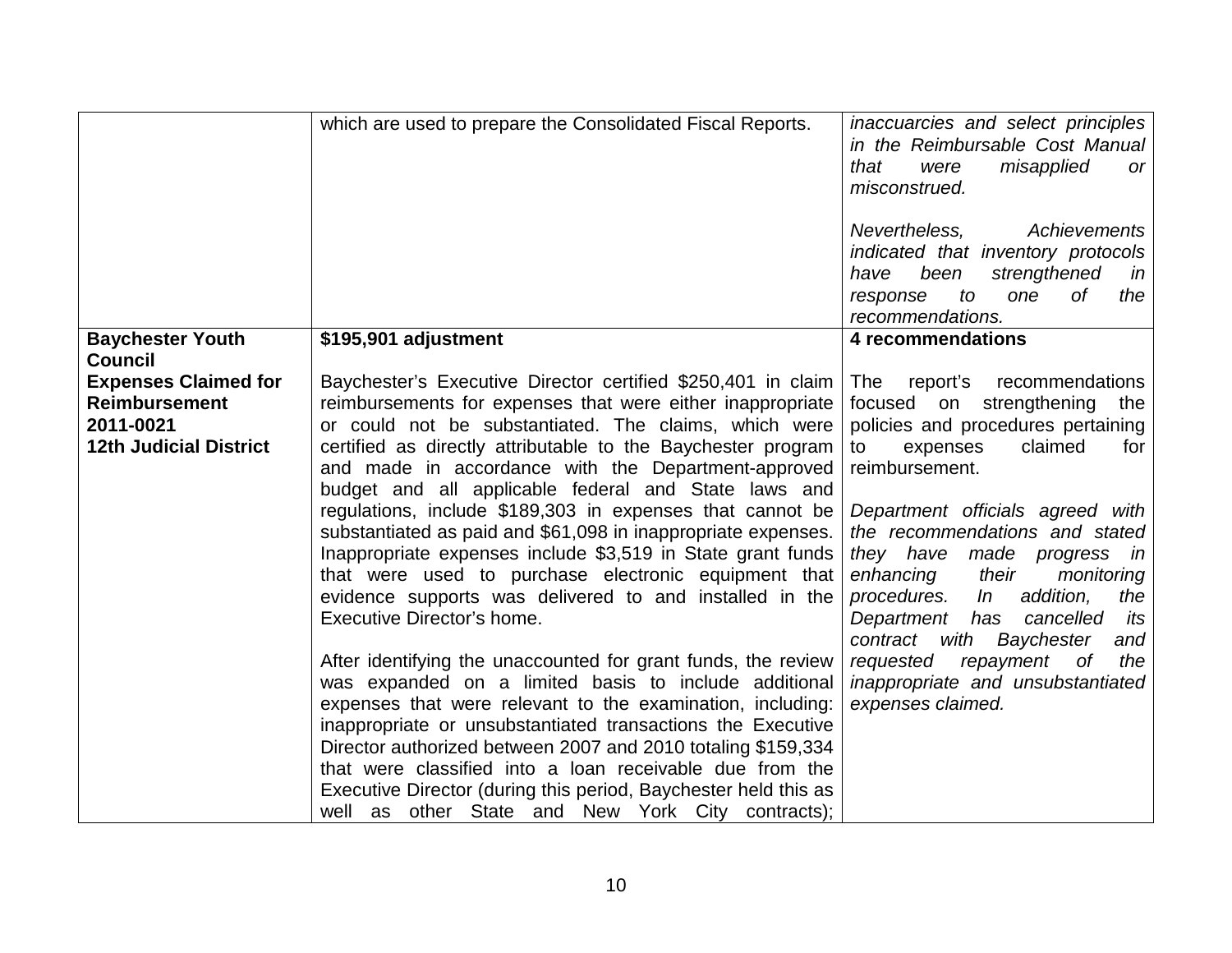|                                                                                                                                                       | disbursements totaling \$4,990 that the Executive Director<br>made to herself and admitted were for rent for her personal<br>residence and a personal hotel stay; and disbursements<br>totaling \$3,000 made to the Chair of Baychester's Board of<br>Directors (Board Chair) for personal legal fees.                                                                                                                                                                                                                                                         |                                                                                                                                                                                                                     |
|-------------------------------------------------------------------------------------------------------------------------------------------------------|----------------------------------------------------------------------------------------------------------------------------------------------------------------------------------------------------------------------------------------------------------------------------------------------------------------------------------------------------------------------------------------------------------------------------------------------------------------------------------------------------------------------------------------------------------------|---------------------------------------------------------------------------------------------------------------------------------------------------------------------------------------------------------------------|
|                                                                                                                                                       | In addition to the inappropriate and unsubstantiated expenses<br>noted above, Baychester failed to report \$18,419 in revenue<br>to the Department. Accordingly, either the Department's grant<br>obligation should be reduced, or Baychester should be<br>required to provide more services.                                                                                                                                                                                                                                                                  |                                                                                                                                                                                                                     |
|                                                                                                                                                       | These conditions at Baychester went undetected by the<br>Department because the Department's monitoring procedures<br>relative to this grant program are not designed to detect<br>making<br>inappropriate<br>grantees<br>or<br>unsubstantiated<br>disbursements or not reporting revenue. The Department had<br>sufficient indicators available to recognize Baychester was<br>financially stressed and was not complying with the terms and<br>conditions of the contract. However, the Department failed to<br>realize the risk associated with Baychester. |                                                                                                                                                                                                                     |
| <b>Brooklyn Excelsior</b><br><b>Charter School</b><br><b>Oversight of Financial</b><br><b>Operations</b><br>2011-S-14<br><b>2nd Judicial District</b> | The extent to which Excelsior officials exercised their fiscal<br>oversight could not be determined because the true cost of<br>Excelsior's operations and the extent to which the \$10 million<br>of annual public funding benefited students, could not be<br>verified. The reason for these limitations is that National<br>Heritage Academics, Inc. (NHA) officials did not provide<br>support for \$1.7 million of costs allocated to the school. NHA<br>officials claimed the information was private and proprietary.                                   | 4 recommendations<br>report's<br>recommendations<br>The<br>focused on strengthening the<br>policies and procedures pertaining<br>to the lease agreement, conflicts of<br>interest, and compliance with by-<br>laws. |
|                                                                                                                                                       | It was questionable whether or not the Board exercised due<br>diligence and care in approving NHA's related party lease of<br>the school building at a rate almost \$800,000 per year above                                                                                                                                                                                                                                                                                                                                                                    | Brooklyn Excelsior Board<br>The<br>indicates that it has or will comply<br>with all of the suggestions made in                                                                                                      |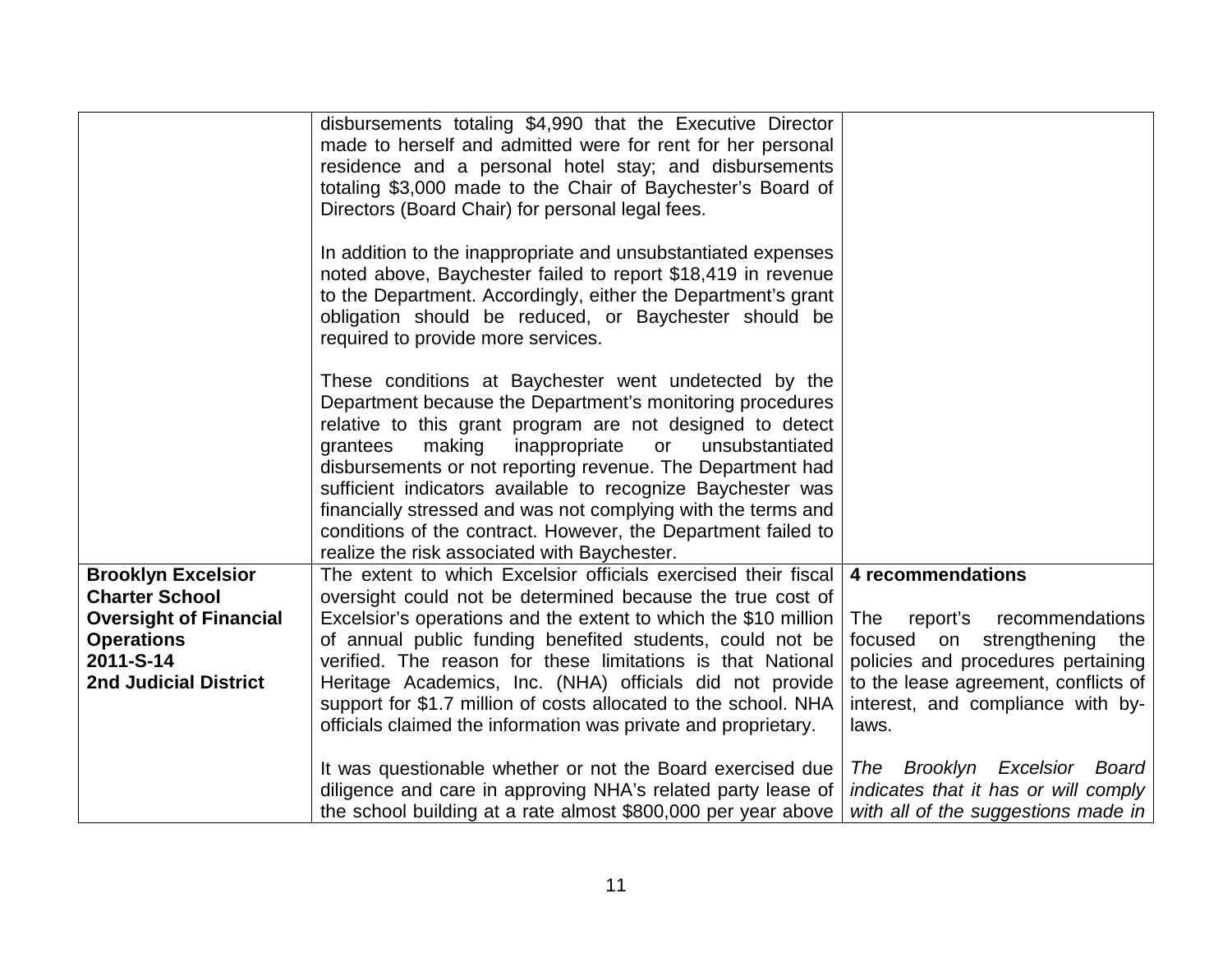|                                                                                                                        | market value. As a result, NHA has already recovered its full<br>\$16.3 million cost of purchasing, renovating and outfitting the<br>entire facility in less than 10 years of operation.<br>Finally, the NHA employed a Board member at a salary of<br>more than \$138,000, and the Board failed to comply with                | the recommendations. They do,<br>however, disagree regarding the<br>extent of Board oversight of fiscal<br>matters and that they entered into a<br>lease that was not in the best<br>interests of the school.                                                                                                                                                                       |
|------------------------------------------------------------------------------------------------------------------------|--------------------------------------------------------------------------------------------------------------------------------------------------------------------------------------------------------------------------------------------------------------------------------------------------------------------------------|-------------------------------------------------------------------------------------------------------------------------------------------------------------------------------------------------------------------------------------------------------------------------------------------------------------------------------------------------------------------------------------|
| <b>Buffalo United Charter</b><br><b>School</b><br><b>Financial Management</b><br>2012M-142                             | certain provisions of its adopted by-laws.<br>The Board relies almost exclusively on National Heritage<br>Academies Inc. (NHA) to handle the School's finances.<br>Therefore, it is questionable whether or not the Board can<br>sufficiently monitor NHA. With almost all financial duties and                                | 2 recommendations<br>It is recommended that the School<br>negotiate changes in the terms of                                                                                                                                                                                                                                                                                         |
| <b>8th Judicial District</b>                                                                                           | responsibilities assigned to NHA, the Treasurer cannot<br>adequately fulfill certain duties as prescribed in the by-laws.<br>NHA's failure to fully disclose detailed information about its<br>internal costs and how they are allocated to the School limits<br>the Board's ability to verify that these charges are accurate | the management agreement with<br>NHA, and also that the Board<br>periodically assess the terms and<br>conditions<br>of<br>management<br>agreements to ensure they are<br>reasonable.                                                                                                                                                                                                |
|                                                                                                                        | and appropriate.                                                                                                                                                                                                                                                                                                               | The Board respectfully disagrees<br>with the two recommendations and<br>stated that they have exercised due<br>diligence<br>and caution in<br>its<br>oversight of the NHA's provision of<br>services to the school. They also<br>indicate, however, that they have<br>renegotiated<br>the<br>management<br>agreement in the past and based<br>on the audit will review it annually. |
| <b>Mechanicville City</b><br><b>School District</b><br><b>Internal Controls Over</b><br><b>Purchasing</b><br>2012M-181 | The District adopted a purchasing policy on March 22, 2007,<br>which addresses competitive bidding. The policy, however,<br>does not include guidance on procuring goods and services<br>that fall below the competitive bidding thresholds.                                                                                   | 2 recommendations<br>The<br>recommendations<br>report's<br>strengthening<br>focused<br>on<br>the<br>policies and procedures pertaining                                                                                                                                                                                                                                              |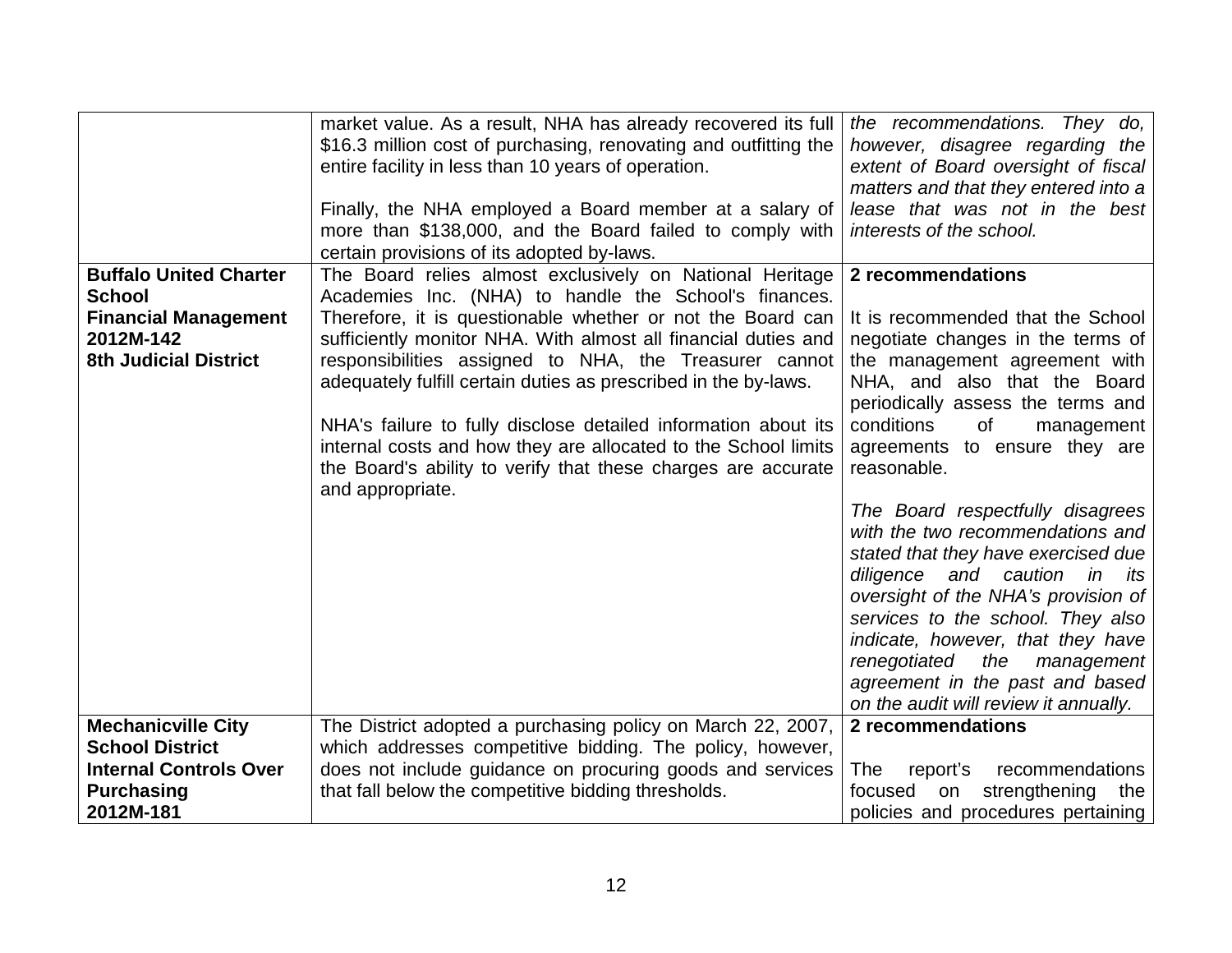| <b>4th Judicial District</b>                                                                                                   | Forty claims (totaling \$115,108) that did not require<br>competitive bidding were selected at random. These<br>purchases were then tested to determine if the District had<br>obtained the best quality of goods and services at the lowest<br>possible price. There was no documentation that the District<br>had obtained quotes to ensure that the purchases were<br>procured in the most cost effective manner when required by<br>their informal policy.                                                                                                                                                                                                                                                                                                                                                                                                                                                                                                                                                                                                                                                                                | to purchasing.<br>District officials agreed with the<br>recommendations and<br>indicated<br>they will implement<br>corrective<br>action.<br>1 recommendation    |
|--------------------------------------------------------------------------------------------------------------------------------|-----------------------------------------------------------------------------------------------------------------------------------------------------------------------------------------------------------------------------------------------------------------------------------------------------------------------------------------------------------------------------------------------------------------------------------------------------------------------------------------------------------------------------------------------------------------------------------------------------------------------------------------------------------------------------------------------------------------------------------------------------------------------------------------------------------------------------------------------------------------------------------------------------------------------------------------------------------------------------------------------------------------------------------------------------------------------------------------------------------------------------------------------|-----------------------------------------------------------------------------------------------------------------------------------------------------------------|
| <b>Pace University</b><br><b>Audit of the Tuition</b>                                                                          | \$21,236 adjustment                                                                                                                                                                                                                                                                                                                                                                                                                                                                                                                                                                                                                                                                                                                                                                                                                                                                                                                                                                                                                                                                                                                           |                                                                                                                                                                 |
| <b>Assistance Program at</b><br><b>Pace University</b><br>(Manhattan Campus)<br>$2012 - T - 1$<br><b>1st Judicial District</b> | The audit found $$21,236$ of the $$11.2$ million in Tuition<br>Assistance Program (TAP) funds were disallowed. There<br>were six TAP awards that were disallowed that had been paid<br>on behalf of three students who did not maintain good<br>academic standing. Two students did not earn the minimum<br>number of cumulative credits required to maintain TAP<br>eligibility and the third student did not earn passing or failing<br>grades in enough courses, applicable to their major, to meet<br>the pursuit of program requirements.<br>Further, two awards were disallowed that were paid on behalf<br>of a student who was not properly matriculated. School<br>officials did not provide evidence of high school graduation or<br>the equivalent for this student. The student received her first<br>financial aid payment in the 2003-04 academic year.<br>Finally, three awards were disallowed that were paid on<br>behalf of three students who did not meet the full-time<br>requirements. Two students repeated courses for which they<br>had already earned credit and the third student only enrolled<br>in six credits. | It is recommended that Higher<br><b>Education Services</b><br>Corporation<br>(HESC) recover the \$21,236 paid<br>for these awards, plus applicable<br>interest. |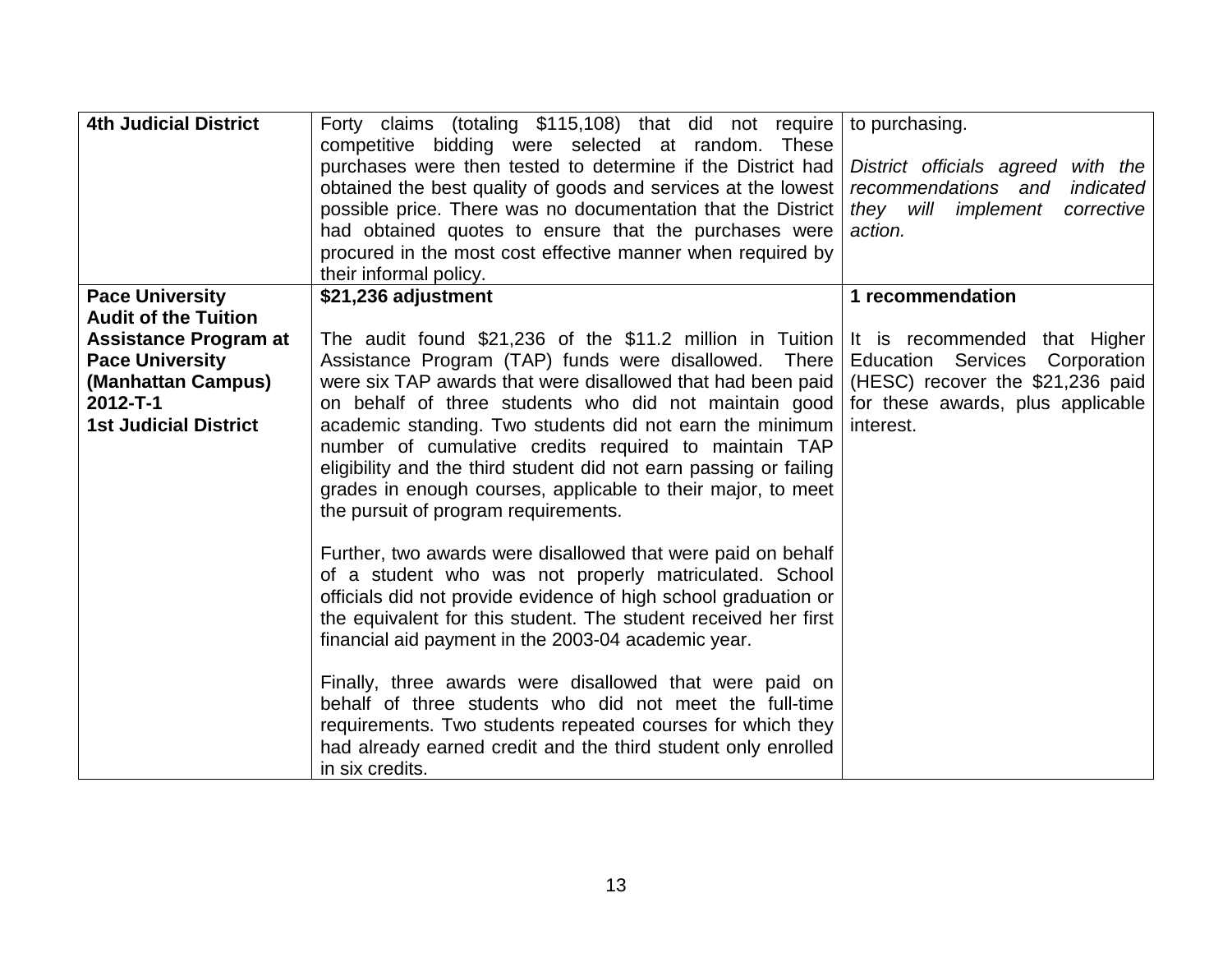| <b>Poughkeepsie City</b>                   | The District spent more than \$50,000 on a contract with a                                                                                                                                                                                                                                                                                         | 6 recommendations                                                                                                            |
|--------------------------------------------|----------------------------------------------------------------------------------------------------------------------------------------------------------------------------------------------------------------------------------------------------------------------------------------------------------------------------------------------------|------------------------------------------------------------------------------------------------------------------------------|
| <b>School District</b>                     | certified public accountant (CPA) to provide services as the                                                                                                                                                                                                                                                                                       |                                                                                                                              |
| <b>Internal Controls Over</b>              | District's claims auditor and the CPA did not perform the                                                                                                                                                                                                                                                                                          | The<br>report's<br>recommendations                                                                                           |
| <b>Purchasing and Claims</b>               | services in accordance with the obligations set forth in the                                                                                                                                                                                                                                                                                       | focused on strengthening<br>the<br>policies and procedures pertaining                                                        |
| <b>Processing</b><br>2012M-179             | contract. Of the 50 claims reviewed, 29 claims totaling<br>\$210,190<br>without<br>the<br>approved<br>were<br>necessary                                                                                                                                                                                                                            | purchasing<br>claims<br>and<br>to                                                                                            |
| <b>9th Judicial District</b>               | documentation to support the claim being audited.                                                                                                                                                                                                                                                                                                  | processing.                                                                                                                  |
|                                            |                                                                                                                                                                                                                                                                                                                                                    |                                                                                                                              |
|                                            | The District purchased services for web hosting, spam, and<br>virus filtering totaling \$8,205 from a company owned by a<br>District employee. Although this did not result in a prohibited<br>conflict of interest, the employee did not disclose his interest<br>in the company in writing to the supervisor or the Board as<br>required by law. | District officials agreed with the<br>recommendations and<br>indicated<br>will<br>implement<br>corrective<br>they<br>action. |
|                                            | District staff made purchases totaling \$110,010 that did not<br>comply with District policies and may not be the most<br>economical use of taxpayer moneys.                                                                                                                                                                                       |                                                                                                                              |
|                                            | Users were granted access to functions of the financial<br>software applications that they did not need in order to fulfill<br>their day-to-day job responsibilities.                                                                                                                                                                              |                                                                                                                              |
| <b>Riverhead Charter</b>                   | The Board did not approve the 2011-12 annual budget by                                                                                                                                                                                                                                                                                             | 9 recommendations                                                                                                            |
| <b>School</b>                              | June 1, 2011 as required, and the Director did not make any                                                                                                                                                                                                                                                                                        |                                                                                                                              |
| <b>Fiscal Monitoring,</b>                  | amendments to the budget to reflect variances in revenues                                                                                                                                                                                                                                                                                          | report's<br>recommendations<br>The                                                                                           |
| <b>Leave Accruals and</b>                  | and expenditures during the year.                                                                                                                                                                                                                                                                                                                  | focused on strengthening the                                                                                                 |
| <b>Information Technology</b><br>2012M-164 | The Board did not receive and review quarterly balance                                                                                                                                                                                                                                                                                             | policies and procedures pertaining<br>to fiscal monitoring, leave accruals,                                                  |
| <b>10th Judicial District</b>              | sheets, budget-to-actual reports, or monthly cash receipts<br>reports.                                                                                                                                                                                                                                                                             | and information technology.                                                                                                  |
|                                            |                                                                                                                                                                                                                                                                                                                                                    | School agreed<br>The<br>with<br>the                                                                                          |
|                                            | Leave accrual balances maintained by the payroll clerk were                                                                                                                                                                                                                                                                                        | recommendations and<br>indicated                                                                                             |
|                                            | not reviewed for accuracy or reconciled to leave balances on                                                                                                                                                                                                                                                                                       | will implement<br>corrective<br>they                                                                                         |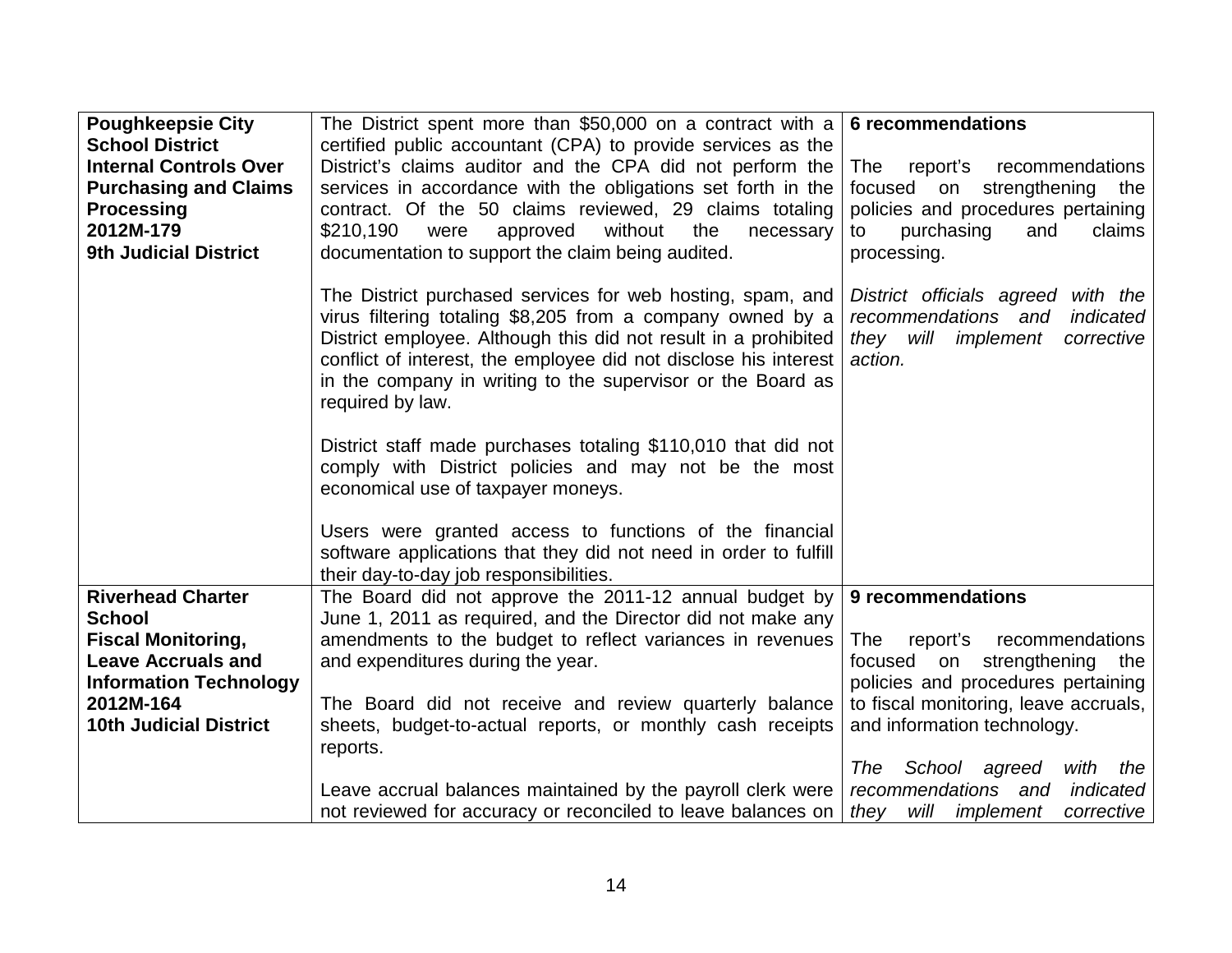|                                                                                                                                                      | employees' pay stubs after processing by the School's payroll<br>vendor.                                                                                                                                                                                        | action.                               |
|------------------------------------------------------------------------------------------------------------------------------------------------------|-----------------------------------------------------------------------------------------------------------------------------------------------------------------------------------------------------------------------------------------------------------------|---------------------------------------|
|                                                                                                                                                      | The School's financial software application has one user<br>account and does not require the use of a password.                                                                                                                                                 |                                       |
| <b>Schodack Central</b><br><b>School District</b><br><b>Internal Controls Over</b><br><b>Purchasing</b><br>2012M-165<br><b>3rd Judicial District</b> | District officials have established comprehensive purchasing<br>policies and procedures that provide guidance as to when<br>items must be competitively bid by law and when quotes<br>should be obtained for purchases not required to be<br>competitively bid. | There are no recommendations.         |
|                                                                                                                                                      | The District has an adequate purchase order system in place<br>that ensures purchases are properly initiated, approved,<br>documented, verified as received, and audited prior to<br>payment.                                                                   |                                       |
|                                                                                                                                                      | Except for minor deficiencies which were discussed with<br>District officials, it was determined that the District's internal<br>controls over purchasing were appropriately designed and<br>operating effectively.                                             |                                       |
| <b>Security of Personal,</b>                                                                                                                         | This audit was conducted for 12 districts, which included the $\vert$ 3 recommendations                                                                                                                                                                         |                                       |
| <b>Private, and Sensitive</b>                                                                                                                        | following: Penfield Central School District, Bath Central                                                                                                                                                                                                       |                                       |
| <b>Information (PPSI) in</b>                                                                                                                         | School District, Odessa-Montour Central School District,                                                                                                                                                                                                        | The<br>report's<br>recommendations    |
| <b>Mobile Computing</b>                                                                                                                              | Horseheads Central School District, South Seneca Central                                                                                                                                                                                                        | focused<br>on<br>strengthening<br>the |
| <b>Devices</b>                                                                                                                                       | School District, Weedsport Central School District, Cato-                                                                                                                                                                                                       | policies and procedures pertaining    |
| 2012-MR-2                                                                                                                                            | Meridian Central School District, Marcus Whitman/Gorham-                                                                                                                                                                                                        | to PPSI in mobile computing           |
|                                                                                                                                                      | Middlesex Central School District, Geneseo Central School                                                                                                                                                                                                       | devices.                              |
| <b>(Bath Central School</b>                                                                                                                          | District, Wheatland-Chili Central School District, East                                                                                                                                                                                                         |                                       |
| <b>District (P2-12-2), Cato-</b>                                                                                                                     | Rochester Central School District, and Victor Central School                                                                                                                                                                                                    | All Districts agreed<br>with<br>the   |
| <b>Meridian Central School</b>                                                                                                                       | District.                                                                                                                                                                                                                                                       | recommendations and<br>indicated      |
| District (P2-12-7), East                                                                                                                             |                                                                                                                                                                                                                                                                 | they will<br>implement<br>corrective  |
| <b>Rochester Union Free</b>                                                                                                                          | The majority of the 12 districts did not have adequate security                                                                                                                                                                                                 | action.                               |
| <b>School District (P2-12-</b>                                                                                                                       | policies and procedures in place, increasing the risk that                                                                                                                                                                                                      |                                       |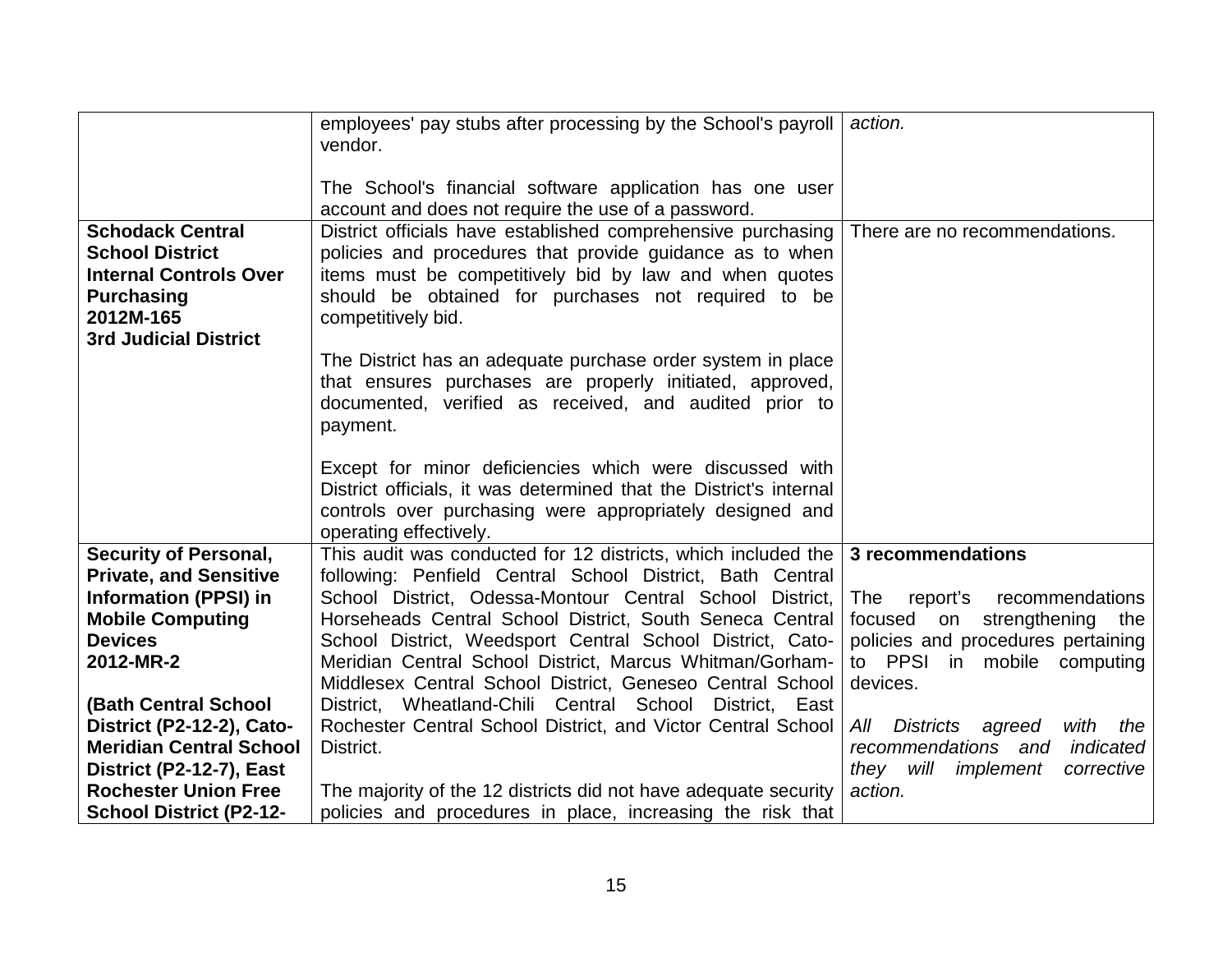| 11), Geneseo Central<br><b>School District (P2-12-</b><br>8), Horseheads Central<br><b>School District (P2-12-</b><br>4), Marcus Whitman<br><b>Central School District</b><br>(P2-12-9), Odessa-<br><b>Montour Central School</b><br>District (P2-12-3),<br><b>Penfield Central School</b><br>District (P2-12-1), South<br><b>Seneca Central School</b><br>District (P2-12-5), Victor<br><b>Central School District</b><br>(P2-12-10), Weedsport<br><b>Central School District</b><br>(P2-12-6), and<br><b>Wheatland-Chili Central</b><br><b>School District (P2-12-</b><br>12)<br>6th and 7th Judicial<br><b>Districts</b> | Personal, Private, and Sensitive Information (PPSI) could be<br>accessed and misused by unauthorized persons. Further, our<br>tests of a sample of 383 district-owned Mobile Computing<br>Devices (MCDs) found PPSI on 71 (18.5 percent) of these<br>devices. Without proper safeguards in place, any confidential<br>data on these MCDs could be at risk of exposure.<br>Further, none of the districts had developed a classification<br>scheme or performed an inventory of the PPSI the districts<br>possess. Unless districts know about all the PPSI they<br>maintain, district officials could find it difficult to promptly notify<br>affected students and other parties if a security breach should<br>occur.<br>While all 12 districts had acceptable use policies in place for<br>students and staff, none of the districts' policies were<br>comprehensive enough to adequately protect PPSI contained<br>on MCDs. We found that districts lacked formal policies and<br>procedures in the following areas: encryption, remote access,<br>PPSI in email communications, non-district MCDs, and data<br>breach. |                                                                                                                                                                                                                               |
|-----------------------------------------------------------------------------------------------------------------------------------------------------------------------------------------------------------------------------------------------------------------------------------------------------------------------------------------------------------------------------------------------------------------------------------------------------------------------------------------------------------------------------------------------------------------------------------------------------------------------------|-----------------------------------------------------------------------------------------------------------------------------------------------------------------------------------------------------------------------------------------------------------------------------------------------------------------------------------------------------------------------------------------------------------------------------------------------------------------------------------------------------------------------------------------------------------------------------------------------------------------------------------------------------------------------------------------------------------------------------------------------------------------------------------------------------------------------------------------------------------------------------------------------------------------------------------------------------------------------------------------------------------------------------------------------------------------------------------------------------------------------------|-------------------------------------------------------------------------------------------------------------------------------------------------------------------------------------------------------------------------------|
| <b>State Education</b><br><b>Department</b><br>(Department)<br><b>Fiscal and Program</b><br><b>Oversight of Special</b><br><b>Education Providers</b><br>2012-S-103                                                                                                                                                                                                                                                                                                                                                                                                                                                         | The audit focused on the State Education Department's<br>(SED) oversight and management of New York's special<br>education providers. SED oversees special education<br>programs for students with disabilities between the ages of 3<br>and 21. The audit concluded SED had inadequate fiscal and<br>programmatic oversight over special education providers.<br>Fifteen State Comptroller audit reports of private special<br>education providers have identified widespread fraud and<br>abuse resulting in \$13.2 million disallowances out of a total of                                                                                                                                                                                                                                                                                                                                                                                                                                                                                                                                                               | 7 recommendations<br>recommendations<br>The<br>report's<br>focused primarily on strengthening<br>policies<br>the<br>and<br>procedures<br>pertaining to the fiscal and program<br>oversight of special education<br>providers. |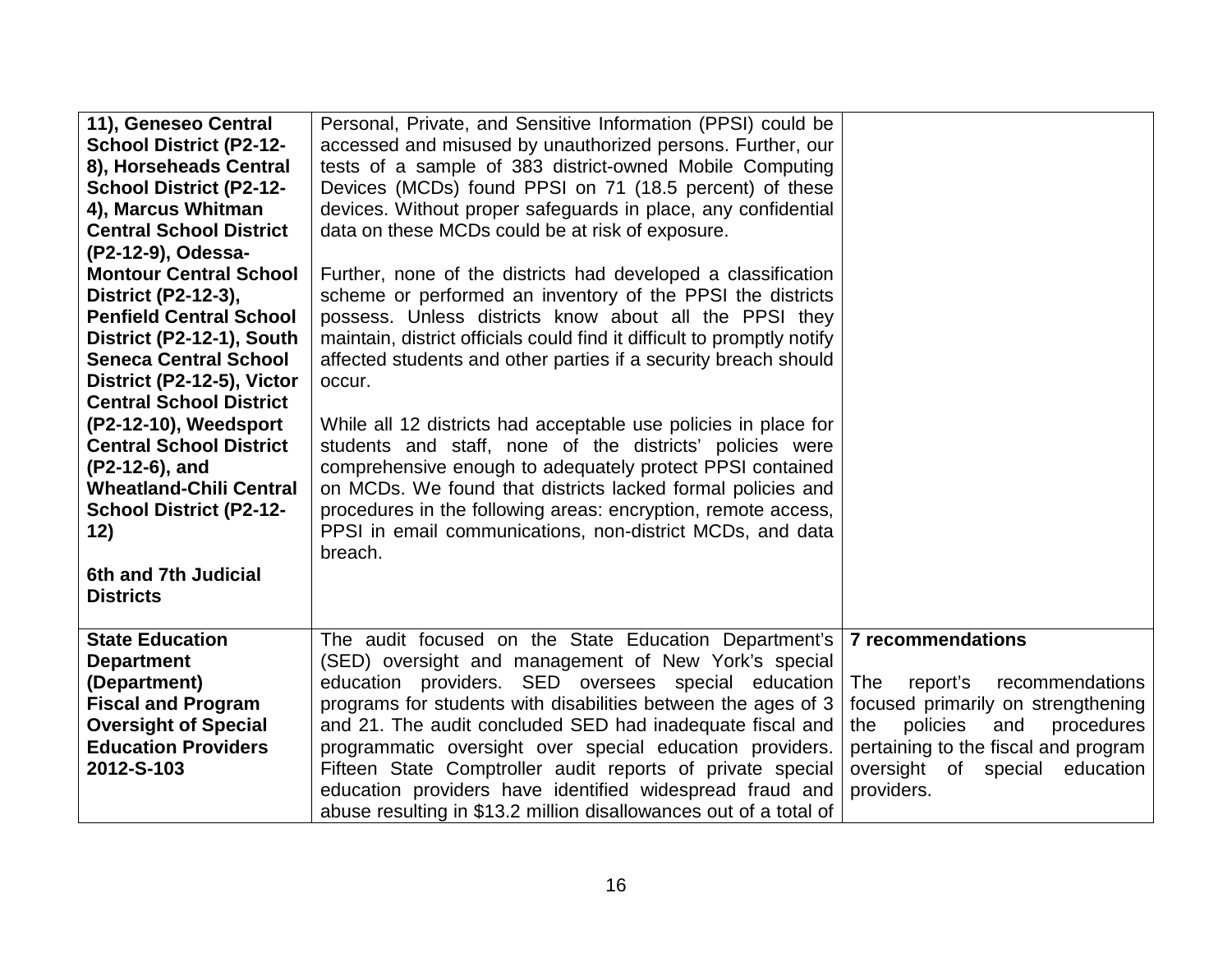|                                                                                                                            | \$139.8 million examined costs which were funded by State<br>and local governments. Six of the audits have been referred<br>to law enforcement.                                                                                                                                                                                                                                                                                                                                                                                                                                                                                                         | The Department agreed with the<br>recommendations and in response<br>to the Department's prior internal<br>review of procedures and the audit<br>findings, the New York State Board<br>of Regents has directed the<br>Department to identify necessary<br>program reforms.        |
|----------------------------------------------------------------------------------------------------------------------------|---------------------------------------------------------------------------------------------------------------------------------------------------------------------------------------------------------------------------------------------------------------------------------------------------------------------------------------------------------------------------------------------------------------------------------------------------------------------------------------------------------------------------------------------------------------------------------------------------------------------------------------------------------|-----------------------------------------------------------------------------------------------------------------------------------------------------------------------------------------------------------------------------------------------------------------------------------|
| <b>Warrensburg Central</b>                                                                                                 | Prior to the 2009-10 fiscal year, the Board and the Business                                                                                                                                                                                                                                                                                                                                                                                                                                                                                                                                                                                            | 3 recommendations                                                                                                                                                                                                                                                                 |
| <b>School District</b><br><b>Cafeteria Fund</b><br><b>Financial Condition</b><br>2012M-204<br><b>4th Judicial District</b> | Administrator did not monitor the cafeteria fund's financial<br>condition or take appropriate action to maintain the fund's<br>financial stability. This resulted in annual operating deficits<br>and more than \$200,000 being advanced from the general<br>fund to subsidize cafeteria operations. As of June 30, 2010,<br>the cafeteria fund had a deficit fund balance totaling<br>\$191,556. Subsequent to the 2009-10 fiscal year, the<br>Business Administrator has actively monitored the cafeteria<br>fund and prepares financial reports for the Board to review.<br>The Board has also taken actions to improve the cafeteria<br>operations. | report's<br>recommendations<br>The<br>strengthening<br>focused<br>on<br>the<br>policies and procedures pertaining<br>to the cafeteria fund.<br>District agreed<br>The<br>with<br>the<br>recommendations<br>and<br>has<br>indicated that they will implement<br>corrective action. |
|                                                                                                                            | <b>New York City Office of the Comptroller</b>                                                                                                                                                                                                                                                                                                                                                                                                                                                                                                                                                                                                          |                                                                                                                                                                                                                                                                                   |
| <b>Audit</b>                                                                                                               | <b>Major Finding(s)</b>                                                                                                                                                                                                                                                                                                                                                                                                                                                                                                                                                                                                                                 | <b>Recommendation/Response</b>                                                                                                                                                                                                                                                    |
| <b>Department of</b>                                                                                                       | The audit found significant control weaknesses, which prevent                                                                                                                                                                                                                                                                                                                                                                                                                                                                                                                                                                                           | <b>16 recommendations</b>                                                                                                                                                                                                                                                         |
| <b>Education</b>                                                                                                           | DOE from effectively monitoring its individual consultants for                                                                                                                                                                                                                                                                                                                                                                                                                                                                                                                                                                                          |                                                                                                                                                                                                                                                                                   |
| <b>Audit Report on the</b>                                                                                                 | mandated services. One such weakness is an inadequate                                                                                                                                                                                                                                                                                                                                                                                                                                                                                                                                                                                                   | recommended that DOE<br>is<br>It a                                                                                                                                                                                                                                                |
| Department of<br><b>Education's Controls</b>                                                                               | billing review process, leading to billing irregularities that<br>resulted in DOE making payments for services that may not                                                                                                                                                                                                                                                                                                                                                                                                                                                                                                                             | implement more effective controls<br>to protect against inappropriate                                                                                                                                                                                                             |
| Over the Monitoring of                                                                                                     | have been rendered. As a result of the irregularities, there is                                                                                                                                                                                                                                                                                                                                                                                                                                                                                                                                                                                         | billing, improve validation edit                                                                                                                                                                                                                                                  |
| <b>Individual Consultants</b>                                                                                              | not reasonable assurance that the possibility of waste or fraud                                                                                                                                                                                                                                                                                                                                                                                                                                                                                                                                                                                         | controls in Vendor Portal, establish                                                                                                                                                                                                                                              |
| for Mandated Services                                                                                                      | is being adequately controlled.                                                                                                                                                                                                                                                                                                                                                                                                                                                                                                                                                                                                                         | written invoice-review policies, and                                                                                                                                                                                                                                              |
| <b>MH11-060A</b>                                                                                                           |                                                                                                                                                                                                                                                                                                                                                                                                                                                                                                                                                                                                                                                         | ensure that parents of students                                                                                                                                                                                                                                                   |